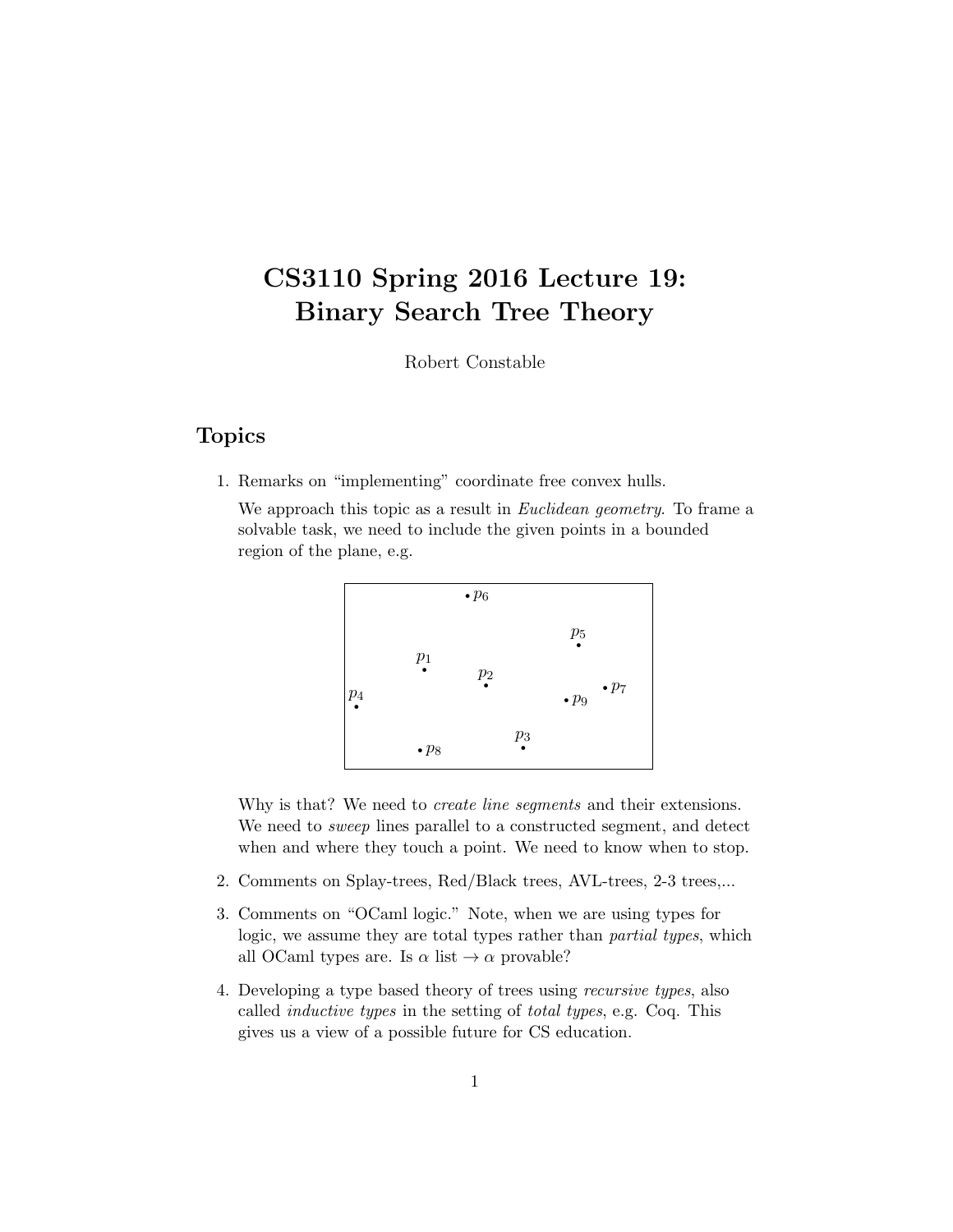### Trees

Among the important variants of binary search trees are Red/Black trees, AVL trees, 2-3 trees, and Splay trees. These variants are designed to ensure that the trees are of  $log(n)$  depth to store n elements. All of these are discussed in Cormen [\[1\]](#page-7-0).

- Red/Black trees: on all paths the number of black nodes is the same, children of a red node must be black, each insert is red, and then the colors are adjusted.
- AVL trees: height of left subtree differs by at most one from the height of the right, is maintained as an invariant.
- 2-3 trees (Hopcroft 1970): every internal node has 2 or 3 children.
- Splay trees: amortized time per opertion is  $log(n)$ .

### Binary Search Tree theory

There are some results about binary search trees in Coq, but they do not fit well with the course. Mark Bickford was able to formalize exactly the results we need, using Nuprl. His account also covers ideas from type theory that I think are very important.

Here is his definition of a BST, with values of type  $E$ .

Definition: Binary tree type

bs\_tree = null | leaf(E) | node bs\_tree(E) E bs\_tree

Mark uses this relation,  $x \in T$ , for t a bs\_tree. Here is his definition:

Definition: Ordered tree

 $x \in \text{null} = \text{false}$  $x \in$  leaf(v) =  $(x = v)$  $x \in \text{node}(a, v, b) = (x \in a) \text{ or } (x = v) \text{ or } (x \in b)$ 

**Fact.** If a tree t is ordered and  $x : E$ , then there is at most one element  $v \in t$  such that  $cmp(x,v)=0$ .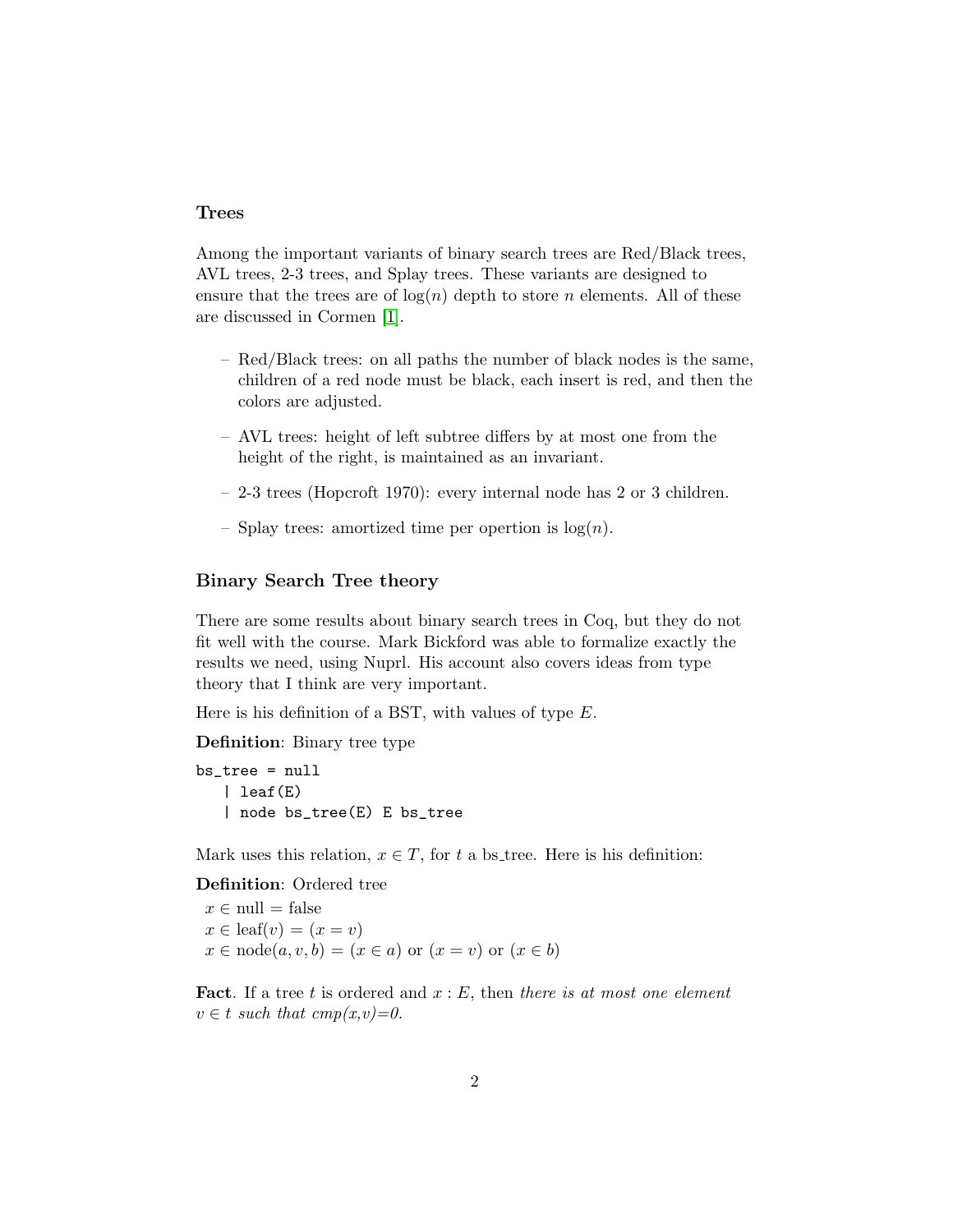As mentioned before, it is possible to start with a more general notion of tree, infinite trees also called co-trees or spreads. Here is the definition:

```
treeco(E) == corec(x. l:Atom x if l = a "leaf" then E
                   if l = a "node"
                   then left: x*x
                   else Void fi)
```
We can measure the size of such a tree.

```
fun size, p = let 1, x = p in
if l = a "leaf" then 0if l = a "node"
then let left, right = x
in (1 + size left + size right)
else 0
```

```
Definition: treeco_size(p) = fix(fun size, p_body(size,p))
```
Where body(size,p) is the function body defined above.

Definition: tree(E) =  $\{p:treeco(E) | treeco_size(p)\}\$ 

### Fix operator

The fix operator is used to build recursive functions in Nuprl's type theory. Here is how they work.

fact  $n = if n = 1 then 1 else n * fact(n-1)$ 

Instead start with the functional

 $\lambda(f.\lambda(n \text{ if } n=1 \text{ then } 1 \text{ else } n * f(n-1)))$ 

then "take the least fixed point" fix( $\lambda(f.\lambda(n.\text{body}(f,n)))$ ).

This evaluates to  $\lambda n. \text{body}(\text{fix}(\lambda(f.\lambda(n.\text{body}(f,n))), n))$ . We will discuss this more next week.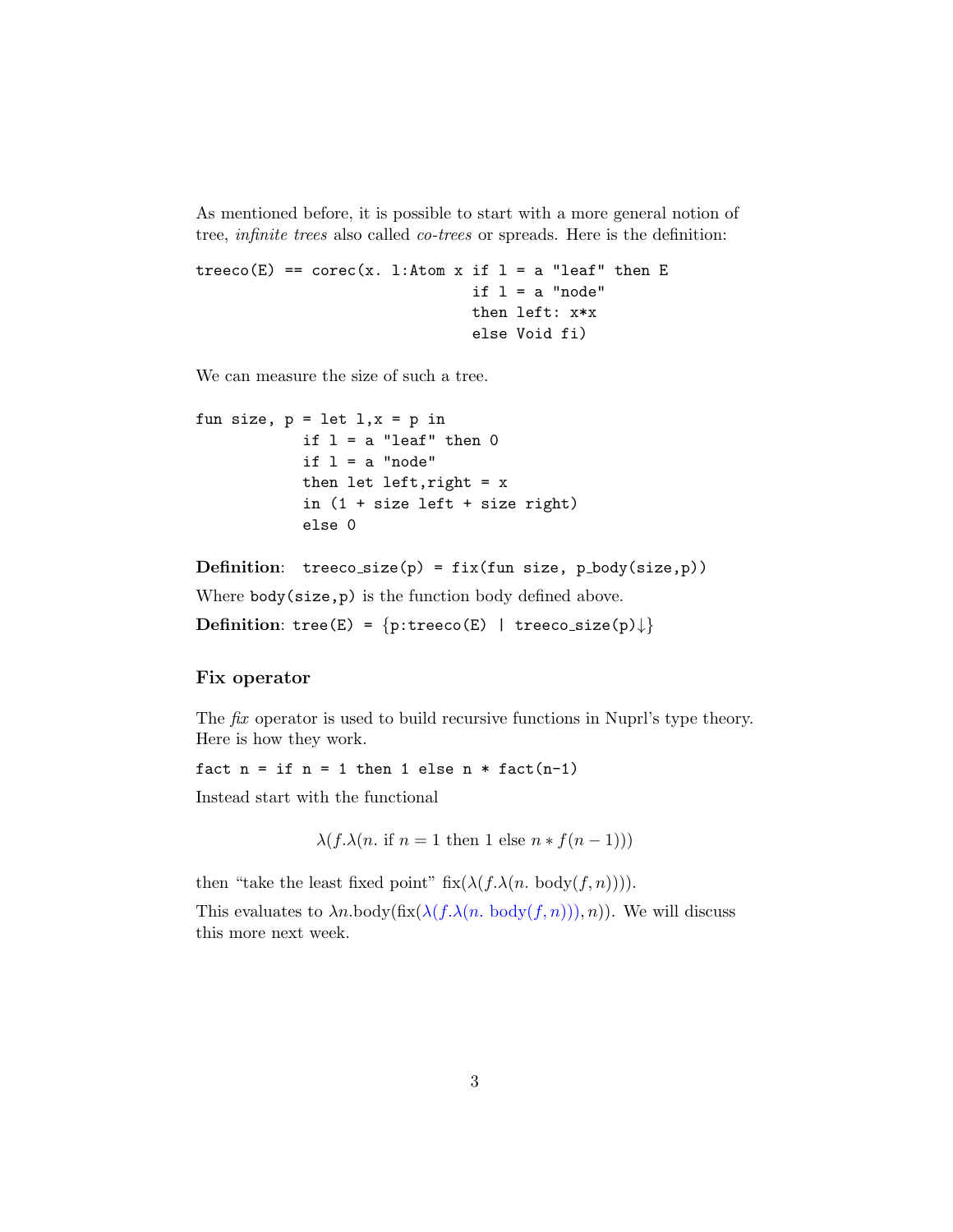### Theory of Binary Search Trees: Developed by Mark Bickford in Nuprl's constructive type theory.

binary tree datatype

 $bs\_tree(E) = null$ | leaf(E) | node bs\_tree(E) E bs\_tree(E)

We can put data of any type E in our binary search tree. So, for example, E could be (int \* real) which we can think of as a key-value pair where the int is the key and the real is the value. In such a case we can order the keys, but there may be no computable ordering on the values.

comparison operator To order the values of type E, we need a computable comparison operator. For example, when E is (int  $*$  real) and  $a = (3, \text{cosine}(3))$ and  $b = (4, \text{ sine}(7))$  we see that the key of a is less than the key of b because  $(3-4)$ ; 0, even though we might not know easily which of the reals is smaller.

In general we suppose that there is a comparison cmp of type  $E \to E \to int$ such that  $cmpab < 0$  means that a is "less than" b and  $cmpab > 0$  means that a is "greater than" b while  $cmpab = 0$  means that a is "equivalent to" b.

The comparison *cmp* should satisfy these properties for all  $a, b, c \in E$ :

 $cmp(a, b) = -cmp(b, a)$  (antisymmetry)

 $cmp(a, b) \ge 0$  and  $cmp(b, c) \ge 0 \Rightarrow comp(a, c) \ge 0$  (transitivity)

 $(cmp(a, b) = 0 \Rightarrow cmp(a, c) = cmp(b, c)$  (congruence)

For example, on type  $E = (int * real)$  the comparison

cmp  $(x, r)$   $(y, s) = x-y$ 

satisfies these three properties.

Notice that cmp  $(x,r)(x,s) = 0$ , so in general cmp $(a,b)=0$  does not imply that a=b. In general,  $cmp(a,b)=0$  only means that we consider a and b equivalent for the purpose of lookup, insert, and delete in our binary search tree.

ordered tree We define  $x \in t$  recursively by cases:

$$
x \in null = false
$$
  
\n
$$
x \in leaf(v) = (x = v)
$$
  
\n
$$
x \in node(a, v, b) = (x \in a) \text{ or } (x = v) \text{ or } (x \in b)
$$

Then we define, recursively by cases, when tree  $t$  is ordered by comparison cmp

| $ordered(cmp, null) = true$    |                                                                             |
|--------------------------------|-----------------------------------------------------------------------------|
| $ordered(cmp, leaf(v)) = true$ |                                                                             |
|                                | $ordered(cmp, node(a, v, b)) = ordered(cmp, a) \text{ and ordered}(cmp, b)$ |
|                                | and, for all $x \in a$ , $cmp(x, v) < 0$                                    |
|                                | and, for all $x \in b$ , $cmp(x, v) > 0$                                    |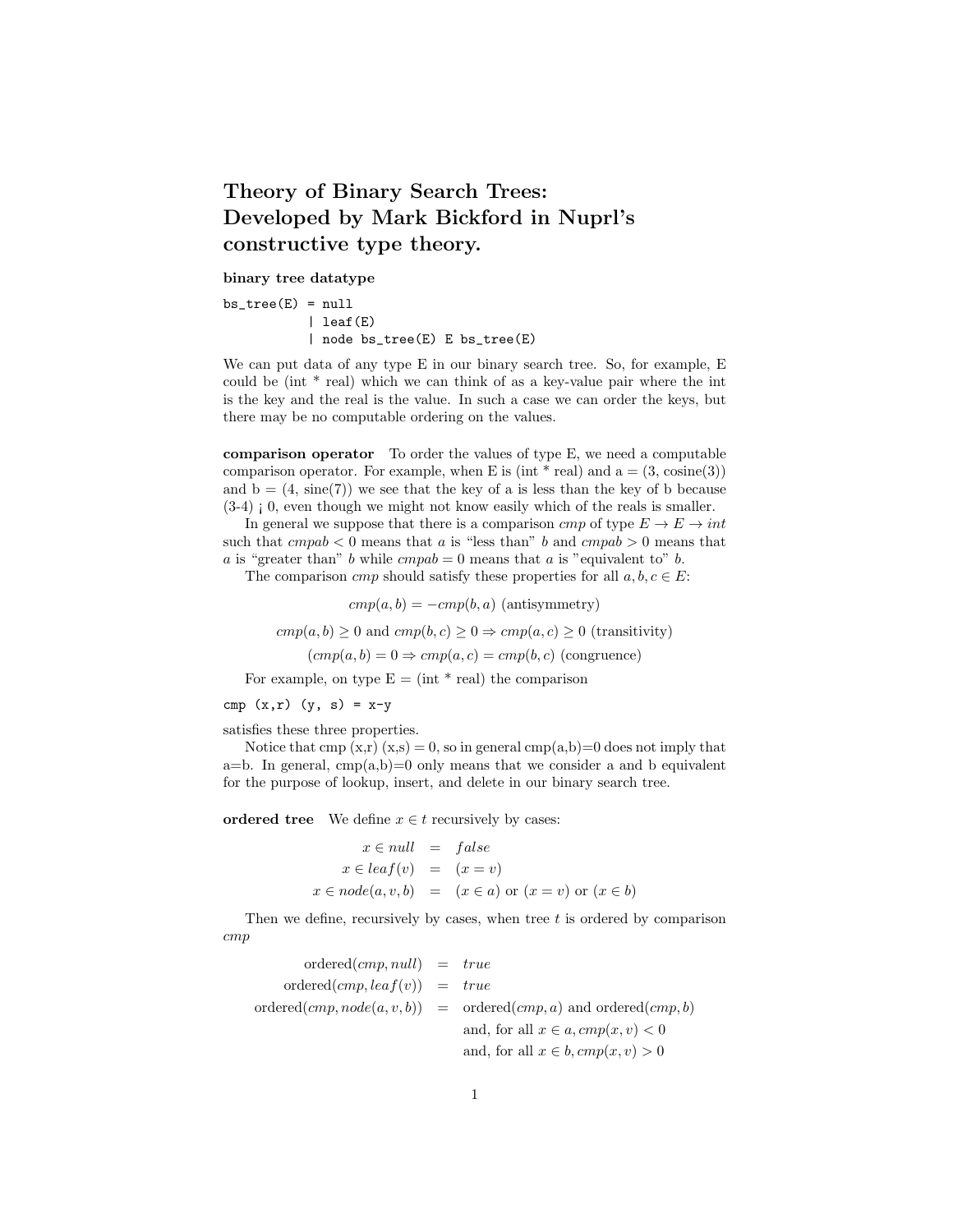Notice that if tree  $t$  is ordered, and  $x$  is in type  $E$ , then there can be at most one element  $v \in t$  for which  $cmp(x, v) = 0$ .

max of ordered tree The maximum member of an ordered tree is the "rightmost" member of the tree. If the tree is null then it does not have a maximum member, so we have to take some care. In one pass of a recursive function we can find the maximum member  $m$  of a tree  $t$  and also return the tree  $t'$  which is the result of deleting  $m$  from  $t$ . To handle the case of the null tree, we use a default value d for the maximum.

treemax $(d, null) = (d, null)$ treemax $(d, leaf(v)) = (v, null)$ treemax $(d, node(a, v, b)) =$  if  $null(b)$  then  $(v, a)$ else let  $m, b' = \text{treemax}(d, b)$  in  $(m, node(a, v, b'))$ 

deleting from a binary search tree Deleting element  $x$  from an ordered tree t means removing from the tree any element  $v \in t$  for which  $cmp(x, v) = 0$ – there can be at most one such element  $v$  to remove. Here is how we do it:

| $delete(cmp, x, null) = null$ |                                                                                                                     |
|-------------------------------|---------------------------------------------------------------------------------------------------------------------|
|                               | $\text{delete}(cmp, x, leaf(v)) = \text{if }cmp(x, v) = 0 \text{ then } null \text{ else } leaf(v)$                 |
|                               | $\text{delete}(cmp, x, node(a, v, b)) = \text{if }cmp(x, v) < 0 \text{ then } node(\text{delete}(cmp, x, a), v, b)$ |
|                               | else if $cmp(x, v) > 0$ then $node(a, v, delete(cmp, x, b))$                                                        |
|                               | else if $null(a)$ then b                                                                                            |
|                               | else let $m.a'$ = treemax $(d, a)$ in $node(a', m, b)$                                                              |

Notation shortcut In the rest of this document we will write  $x > v$  instead of  $cmp(x, v) > 0, x < v$  instead of  $cmp(x, v) < 0, x = v$  instead of  $cmp(x, v) = 0$ and  $x \neq v$  instead of  $cmp(x, v) \neq 0$ .

We can justify facts like  $x = v \Rightarrow not(x < v)$  because if  $x = v$  then we really have  $cmp(x, v) = 0$ ; so by the congruence property for  $cmp$ ,  $cmp(x, x) =$  $cmp(v, x)$ , and by the antisymmetry property we get  $cmp(x, x) = 0$ . So  $cmp(v, x) =$ 0 and hence neither  $cmp(v, x) < 0$  nor  $cmp(v, x) > 0$ .

#### Lemma 1

 $z \in \text{delete}(cmp, x, t) \Rightarrow z \in t$ 

Proof. We leave this as an exercise.

#### Theorem 1

 $ordered(cmp, t) \Rightarrow ordered(cmp, delete(cmp, x, t))$ 

proof: This is another exercise (a bit harder).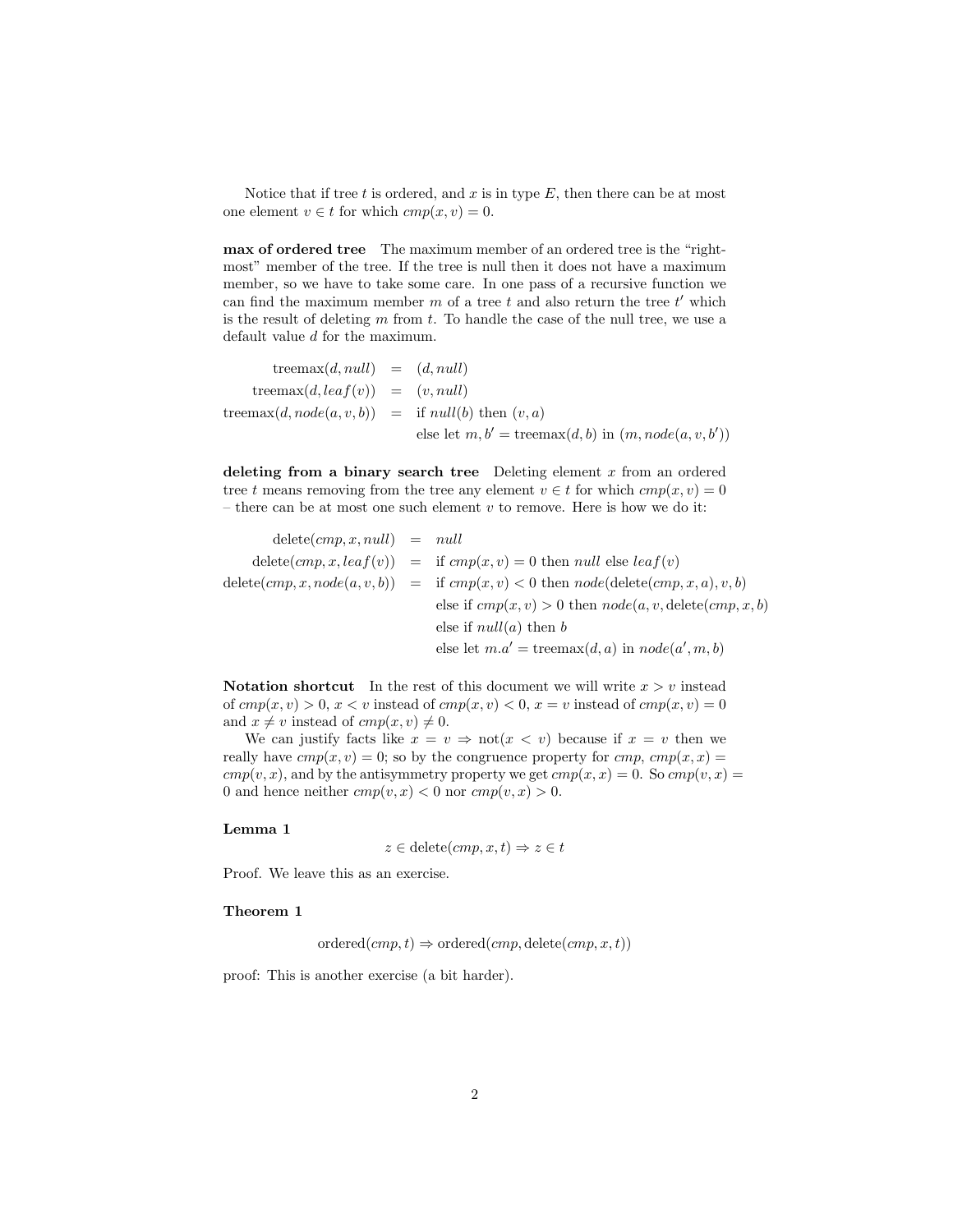#### Theorem 2

ordered $(cmp, t) \Rightarrow (z \in \text{delete}(cmp, x, t) \Leftrightarrow (z \in t \text{ and } z \neq x))$ 

proof: By induction on the tree  $t$ :

t=Null: We have to prove  $z \in \text{delete}(cmp, x, Null) \Leftrightarrow (z \in Null \text{ and } z \neq x)$  but this is  $False \Leftrightarrow (False \text{ and } z \neq x)$  which is trivial.

t=Leaf(v): We have to prove

$$
z \in \text{delete}(cmp, x, \text{Leaf}(v)) \Leftrightarrow (z \in \text{Leaf}(v) \text{ and } z \neq x)
$$

When  $x = v$  this is  $z \in Null \Leftrightarrow (z \in Leaf(v) \text{ and } z \neq x)$  which is  $False \Leftrightarrow (z = v \text{ and } z \neq x) \text{ which is true because } x = v.$ 

When  $x \neq v$  this is  $z \in$  Leaf $(v) \Leftrightarrow (z \in$  Leaf $(v)$  and  $z \neq x)$  which is  $z = v \Leftrightarrow (z = v \text{ and } z \neq x)$ , and this is true because  $x \neq v$ .

 $t=Node(a,v,b):$  Our induction hypotheses are

ordered $(cmp, a) \Rightarrow (z \in \text{delete}(cmp, x, a) \Leftrightarrow (z \in a \text{ and } z \neq x))(1)$ ordered $(cmp, b) \Rightarrow (z \in \text{delete}(cmp, x, b) \Leftrightarrow (z \in b \text{ and } z \neq x))$  (2)

We are assuming ordered $(cmp, Node(a, v, b))$ , and this gives

$$
ordered(cmp, a) \tag{3}
$$

$$
ordered(cmp, b) \tag{4}
$$

$$
z \in a \Rightarrow z < v \tag{5}
$$

$$
z \in b \Rightarrow z > v \tag{6}
$$

We have to prove

 $z \in \text{delete}(cmp, x, Node(a, v, b)) \Leftrightarrow (z \in Node(a, v, b) \text{ and } z \neq x)$ 

case  $x < v$ 

.

$$
z \in \text{delete}(cmp, x, Node(a, v, b)) \Leftrightarrow
$$
  
\n
$$
z \in Node(\text{delete}(cmp, x, a), v, b) \Leftrightarrow
$$
  
\n
$$
(z \in \text{delete}(cmp, x, a)) \text{ or } (z = v) \text{ or } (z \in b) \Leftrightarrow
$$
  
\n
$$
(z \in a \text{ and } z \neq x) \text{ or } (z = v) \text{ or } (z \in b) \Leftrightarrow
$$
  
\n
$$
((z \in a) \text{ or } (z = v) \text{ or } (z \in b)) \text{ and } (z \neq x) \Leftrightarrow
$$
  
\n
$$
(z \in Node(a, v, b)) \text{ and } (z \neq x)
$$

In the third step, to go from  $z \in \text{delete}(cmp, x, a)$  to  $(z \in a \text{ and } z \neq a)$ x), we use the induction hypothesis  $(1)$  and hypothesis  $(3)$ . In the next step, we used the hypothesis (6) to get that since  $x < v$ , if either  $z = v$  or  $z \in b$  then  $z \neq x$ .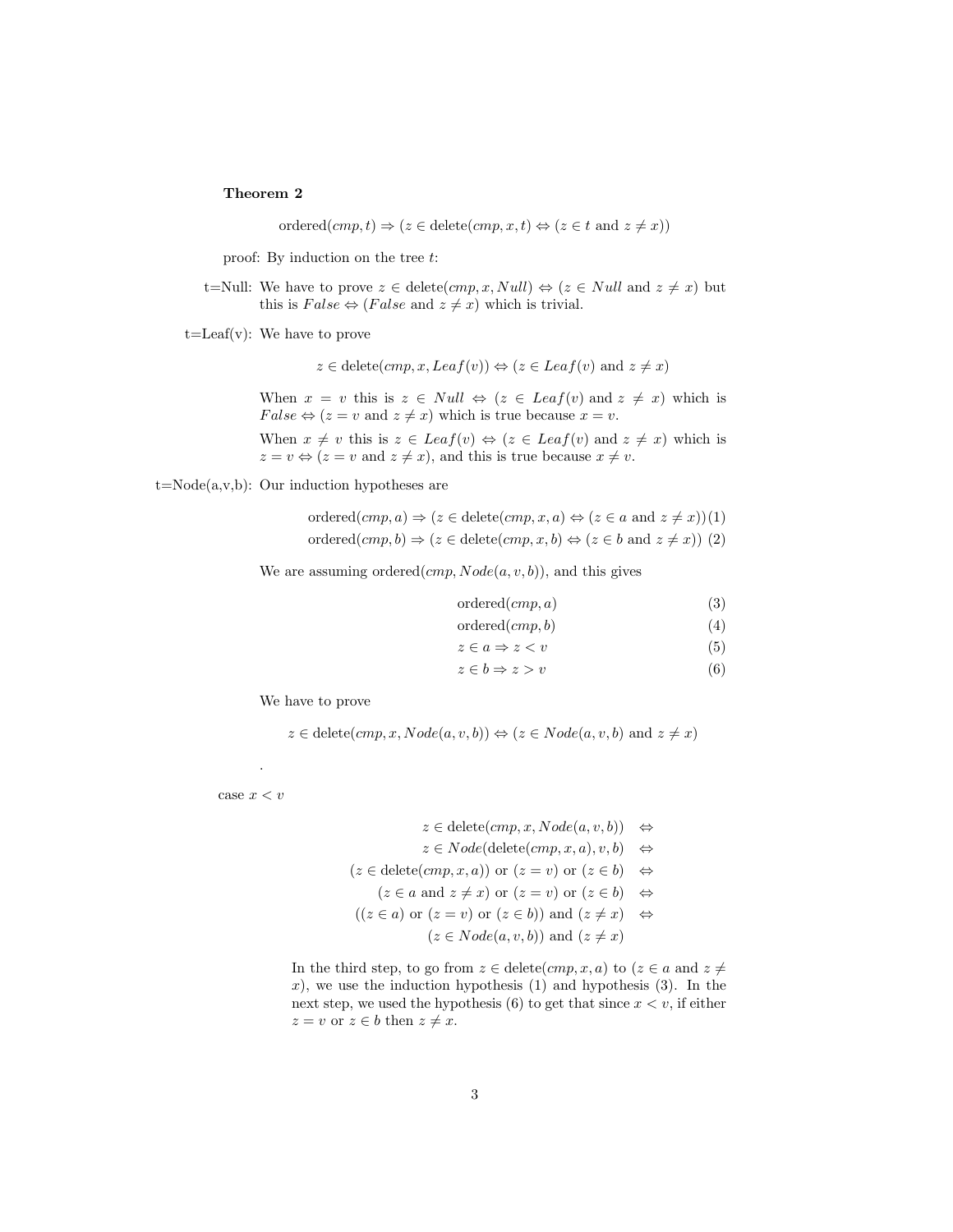case  $x > v$ 

$$
z \in \text{delete}(cmp, x, Node(a, v, b)) \Leftrightarrow
$$
  
\n
$$
z \in Node(a, v, \text{delete}(cmp, x, b)) \Leftrightarrow
$$
  
\n
$$
(z \in a) \text{ or } (z = v) \text{ or } (z \in \text{delete}(cmp, x, b)) \Leftrightarrow
$$
  
\n
$$
(z \in a) \text{ or } (z = v) \text{ or } (z \in b \text{ and } z \neq x) \Leftrightarrow
$$
  
\n
$$
((z \in a) \text{ or } (z = v) \text{ or } (z \in b)) \text{ and } (z \neq x) \Leftrightarrow
$$
  
\n
$$
(z \in Node(a, v, b)) \text{ and } (z \neq x)
$$

In the third step, to go from  $z \in \text{delete}(cmp, x, b)$  to  $(z \in b \text{ and } z \neq b)$  $x$ ), we use the induction hypothesis  $(2)$  and hypothesis  $(4)$ . In the next step, we used the hypothesis (5) to get that since  $x > v$ , if either  $z = v$  or  $z \in a$  then  $z \neq x$ .

case  $x = v$ ,  $a = Null$ 

$$
z \in \text{delete}(cmp, x, Node(a, v, b)) \Leftrightarrow
$$
  
\n
$$
z \in b \Leftrightarrow
$$
  
\n
$$
(False \text{ or } (z = v) \text{ or } (z \in b)) \text{ and } (z \neq x) \Leftrightarrow
$$
  
\n
$$
((z \in a) \text{ or } (z = v) \text{ or } (z \in b)) \text{ and } (z \neq x) \Leftrightarrow
$$
  
\n
$$
(z \in Node(a, v, b)) \text{ and } (z \neq x)
$$

This time, in the third step, we used the hypothesis (6) to see that when  $z \in b$  then  $z \neq x$ .

case  $x = v$ ,  $a \neq Null$  We let  $m, a' = \text{treemax}(d, a)$ .

 $z \in \text{delete}(cmp, x, Node(a, v, b)) \Leftrightarrow$  $z \in Node(a', m, b) \Leftrightarrow$  $(z \in a' \text{ or } (z = m) \text{ or } (z \in b)) \Leftrightarrow$  $(z \in a' \text{ or } (z = m) \text{ or } (z \in b)) \text{ and } (z \neq x) \iff$  $(z \in a$  or  $(z \in b)$  and  $(z \neq x) \Leftrightarrow$  $((z \in a) \text{ or } (z = v) \text{ or } (z \in b)) \text{ and } (z \neq x) \Leftrightarrow$  $(z \in Node(a, v, b))$  and  $(z \neq x)$ 

In the third step we used the ordering assumptions to see that if  $(z \in a'$  or  $(z = m)$  or  $(z \in b)$ ) then  $z \neq x$ . Then, in the forth step, we used a lemma (that we have to prove!) about the members of treemax $(d, a)$ .